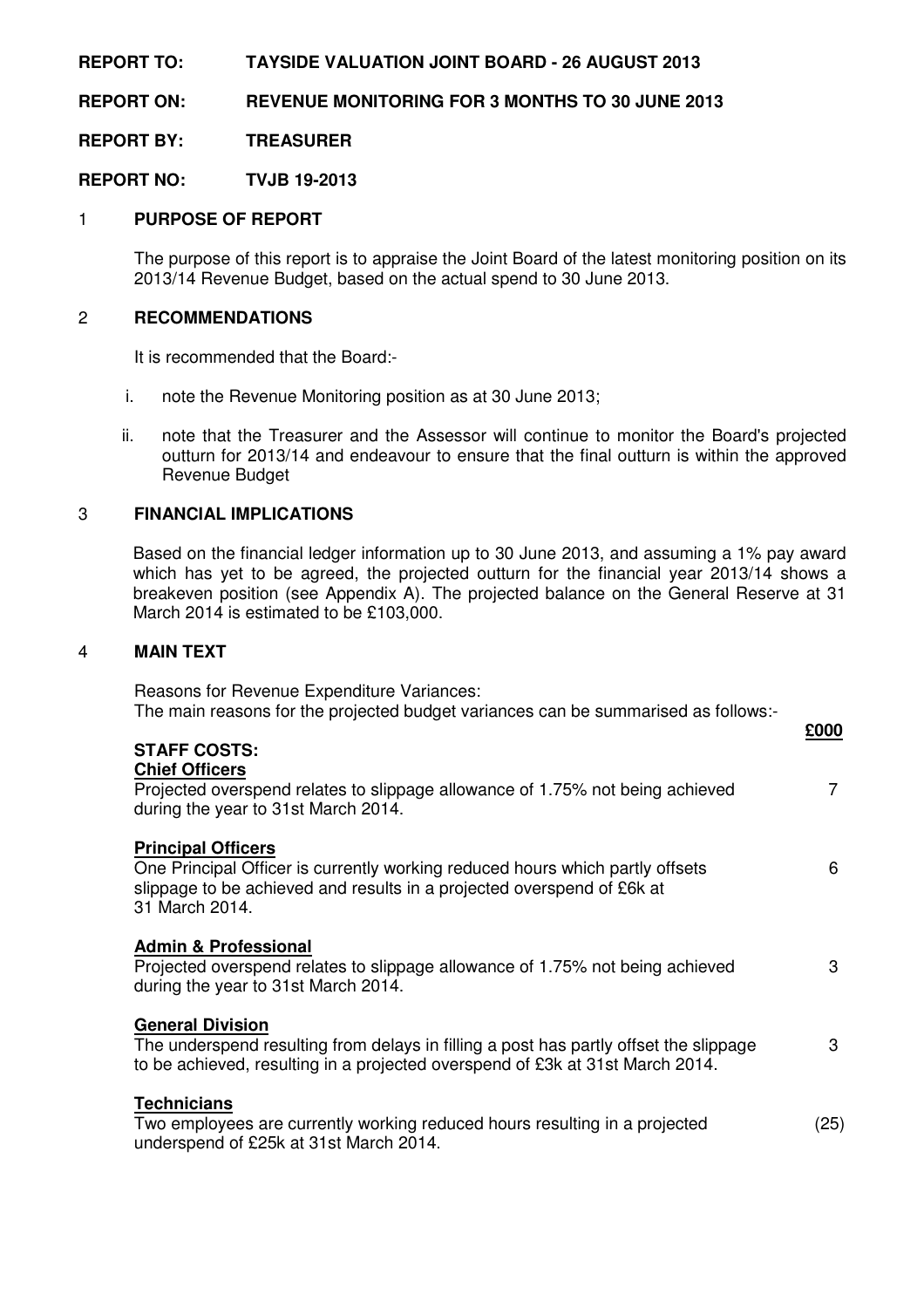| Trainees<br>Projected overspend relates to slippage allowance of 1.75% not being achieved<br>during the year to 31st March 2014.                                            |   |
|-----------------------------------------------------------------------------------------------------------------------------------------------------------------------------|---|
| <b>OTHER COSTS:</b><br><b>Property Costs</b><br>Projected overspend at 31 <sup>st</sup> March 2014 as a result of increased property<br>maintenance costs at Forfar office. | 5 |
| Total Projected Overspend/(Underspend) at 31 March 2014                                                                                                                     |   |

**Note** 

 Figures contained within brackets are underspends or increases in income, figures without brackets indicate overspends or decreases in income.

#### $\overline{5}$ 5 **POLICY IMPLICATIONS**

This Report has been screened for any policy implications in respect of Sustainability, Strategic Environmental Assessment, Anti-Poverty, Equality Impact Assessment and Risk Management.

There are no major issues.

# 6 **CONSULTATIONS**

The Assessor has been consulted on the content of this report.

## 7 **BACKGROUND PAPERS**

None

**MARJORY STEWART 65 AUGUST 2013 TREASURER TAYSIDE VALUATION JOINT BOARD**